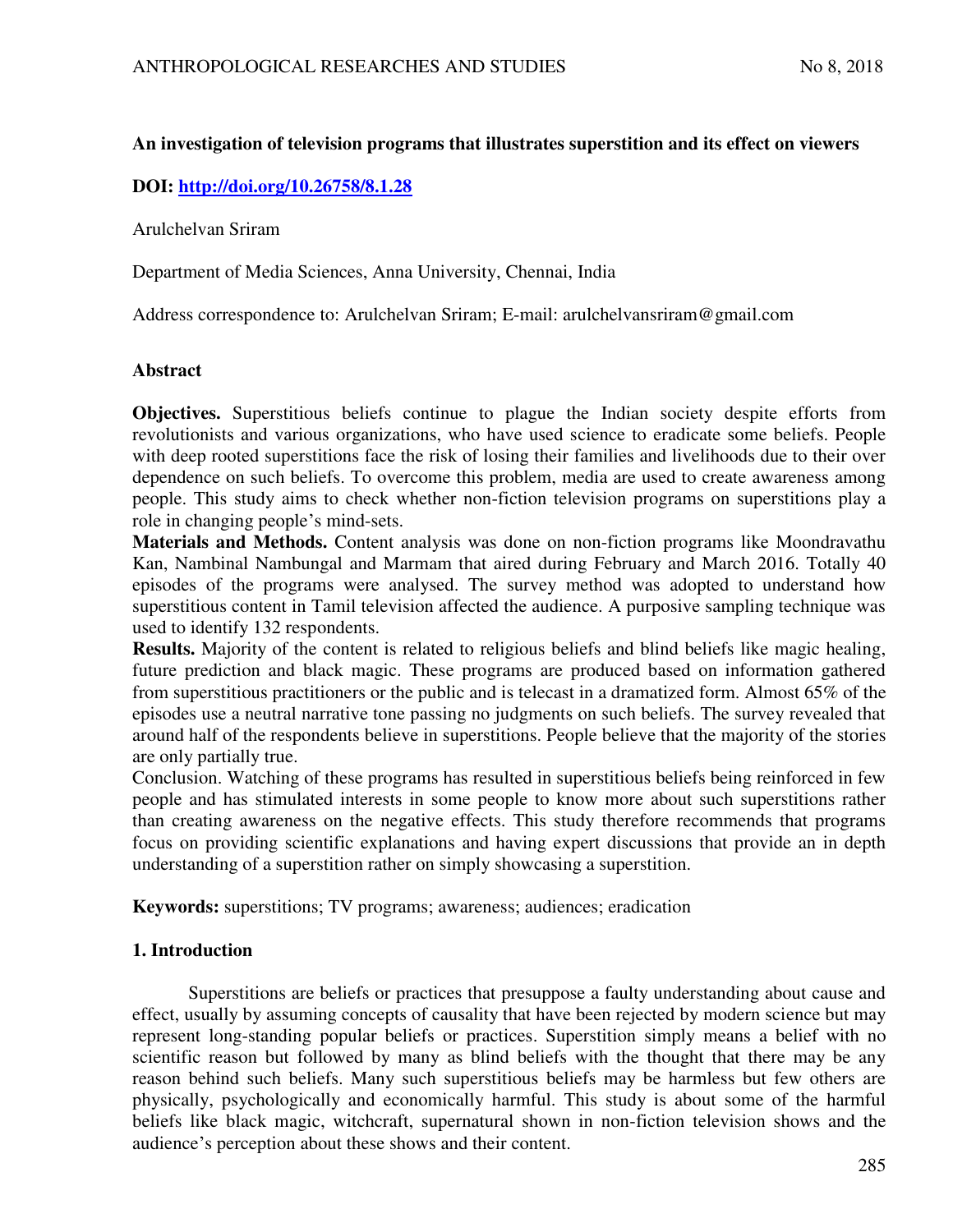#### **1.1. Superstition**

Superstition has many definitions which differ from each other in few aspects and show similarity in few other aspects. According to Corsini (2002, p. 419), superstition is a belief or a practice based on the operation of supernatural or magical forces, such as charms, omens, and exorcism, or any unscientific belief accepted without question, groundless or unfounded notion. Alternatively, superstition is defined as an irrational belief or practice resulting from ignorance or fear of the unknown. The validity of superstitions is based on belief in the power of magic and witchcraft and in such invisible forces as spirits and demons.

Superstitions and selfish desires weave a pattern of mind which interprets objective and subjective happenings in life as forebodings of personal weal and woe. Superstitions have been in existence from stone age because people in the olden days were not aware of the science behind the uncontrollable events (Khantipalo, 2013). "The origin of certain superstitions is often connected to the intention of attributing adverse events to specific causes" (Cercignani quoted in Morris, 2013, p.39).

This idea about understanding of superstition is that inclinations towards illusion make weak men superstitious and superstitious men weak. The illusion that leads them to mistake the subjective for the objective, to take the voice of inner sense for knowledge of things themselves, also makes the tendency to superstition comprehensible.

Superstitions exist in all cultures throughout the globe and are as old as mankind. Many customs that are being followed now as a part of our culture have evolved from superstitious beliefs of the past. It is also said that superstitions of today are the scientific facts of tomorrow (Balderston, 1927).

#### **1.2. Superstition and Psychology**

Richard Wiseman et al. (2004) says a large body of research has attempted to develop theories about the function and origin of superstitious beliefs on the basis of the psychological correlates of such beliefs. Most of this work has measured superstitious belief using the paranormal belief scale (PBS), and tended to find that superstitious belief is associated with poor psychological adjustment such as low self-efficacy and high trait anxiety. However, the PBS refers solely to negative superstitions (e.g., breaking a mirror will cause bad luck) and omits items referring to positive superstitions (e.g., carrying a lucky charm will bring good luck). Positive superstitions may serve different psychological functions in comparison with negative superstitions.

According to Ofori et al. (2016), superstitions are behaviors that people perform in an attempt to affect or control their future. Superstitious behaviours are a way people think they can control their fate by performing certain tasks in a certain way to either help alleviate anxiety or to simply better their chances in a certain situation.

Most human behavior can be classified as a superstitious ritual. Many of very same belief are the ones change how the person feels. People try to remove needless and trivial superstitions by casting them on the basis of enlightenment and progress, but invariably they would find it harder to exclude them from altogether. Even though it acts like superficially irrational and also might seem reasonable in many cases. For them, superstitious beliefs and ritual work on the basis of psychology rather than magic (Risen and Nussbaum, 2013).

The earlier studies on supernatural and paranormal belief tend to be more dismissive towards the believers and further question their intellectual ability, educational qualification and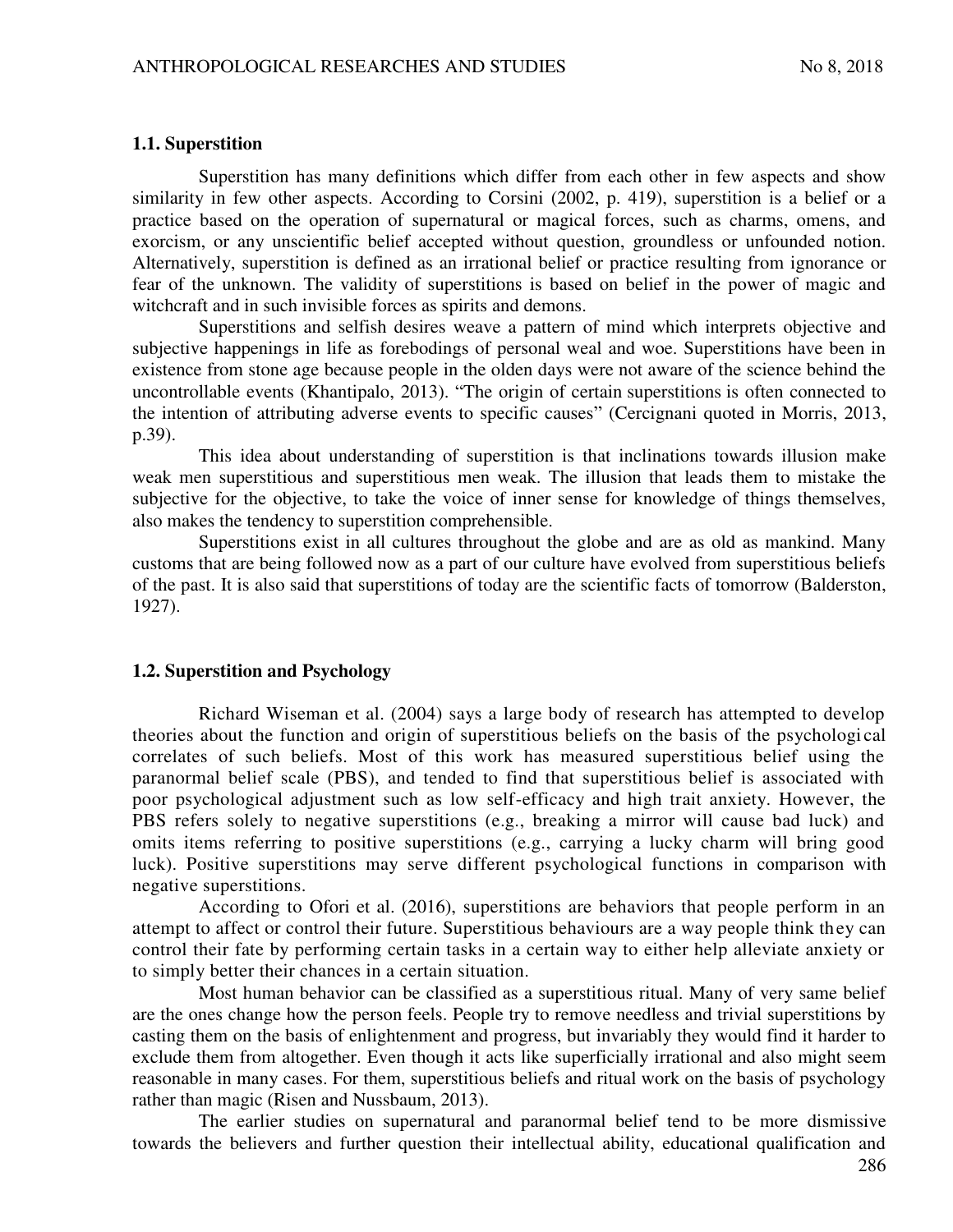even their personal belief (Emme, 1940; Lundeen and Caldwell, 1930). However, those studies heavily lean on simple superstitions, but in recent research focus on more nuanced and complex phenomena in likes of ESP, psychokinesis, and precognition (Boshier, 1973; Irwin, 1993). Many other researches have found that people who believe in paranormal phenomena especially among college and university students do not generally reject the notion of mainstream science or technology (Schouten, 1983). Also, some research concludes that in some cases people who have higher education and intellectual abilities tend to believe in paranormal phenomena (McGarry and Newberry, 1981).

The further studies shown there are significant gender gaps among the paranormal believers. Here the women believe in paranormal phenomena more their male counterparts. (Irwin, 1993; Rice, 2003). As men have prone to believe in extra-terrestrials, UFOs, alien technologies and other scientific myths (e.g. Rice, 2003). According to Blackmore (1994), males are socialized and exposed to contents associated with science-based contents. And women tend to lean towards in religious and fantasy based myths. Additionally, a study by Lester, Thinschmidt and Trautman (1987) state that precognition experience and paranormal belief were linked to feeling and intuition, and support the view that believers could be less logical.

#### **1.3. Superstition and Religion**

Many of the superstitions prevailing today are associated with religion. Different religions have different superstitions, which are mostly correlated with their religious culture. Burhmann and Zausg (1983) found that superstitious behaviors and practice were directly correlated with religious beliefs. Earlier studies also found that traditional religious belief correlated positively with belief such as witchcraft and precognition, but negatively with belief such as spiritualism and nonsignificantly with belief in psi, superstition, and extraordinary life forms (Tobayck and Milford, 1983). Another study found that the results differ slightly different with religiosity correlating positively with belief in psychic healing and negatively with UFO belief (Clarke, 1991).

Wuthnow (1976) also reported that belief in astrology is stronger in people who are unable to work or who are looking for a job, but, in the study by Emmons and Sobal (1981), the correlation between astrological belief and unemployment was not significant. The significant data for religion, superstitions, and astrology nevertheless are consistent with the social marginality hypothesis.

Tobacyk et al. (1988) consider that traditional religious belief may be a major exception to the general trend of a decline in number of paranormal beliefs across groups of increasing age. But Emmons and Sobal (1981) found that there are no significant age-related differences in religious belief, and other studies have actually noted an increase in religiosity among elderly.

According to Sparks and Miller (2001), there are sound conceptual reasons, by which the less relationship between superstition and religious belief domains are explained. As Sparks suggests, there are complex reasons surrounding the lack of endorsement in most paranormal phenomena when it deals with religious fundamentals This is due, in a way, to religious believers who shun the possibility of occurrence of such phenomena and secondly, to the direct religious teachings which insists that the followers have complete and unflinching faiths. These factors are untreatable using the scientific method.

#### **1.4. Superstitions in India**

Though we are living in the era of advanced science and technology, few old beliefs, customs, and superstitions have yet changed. There are many superstitions and blind beliefs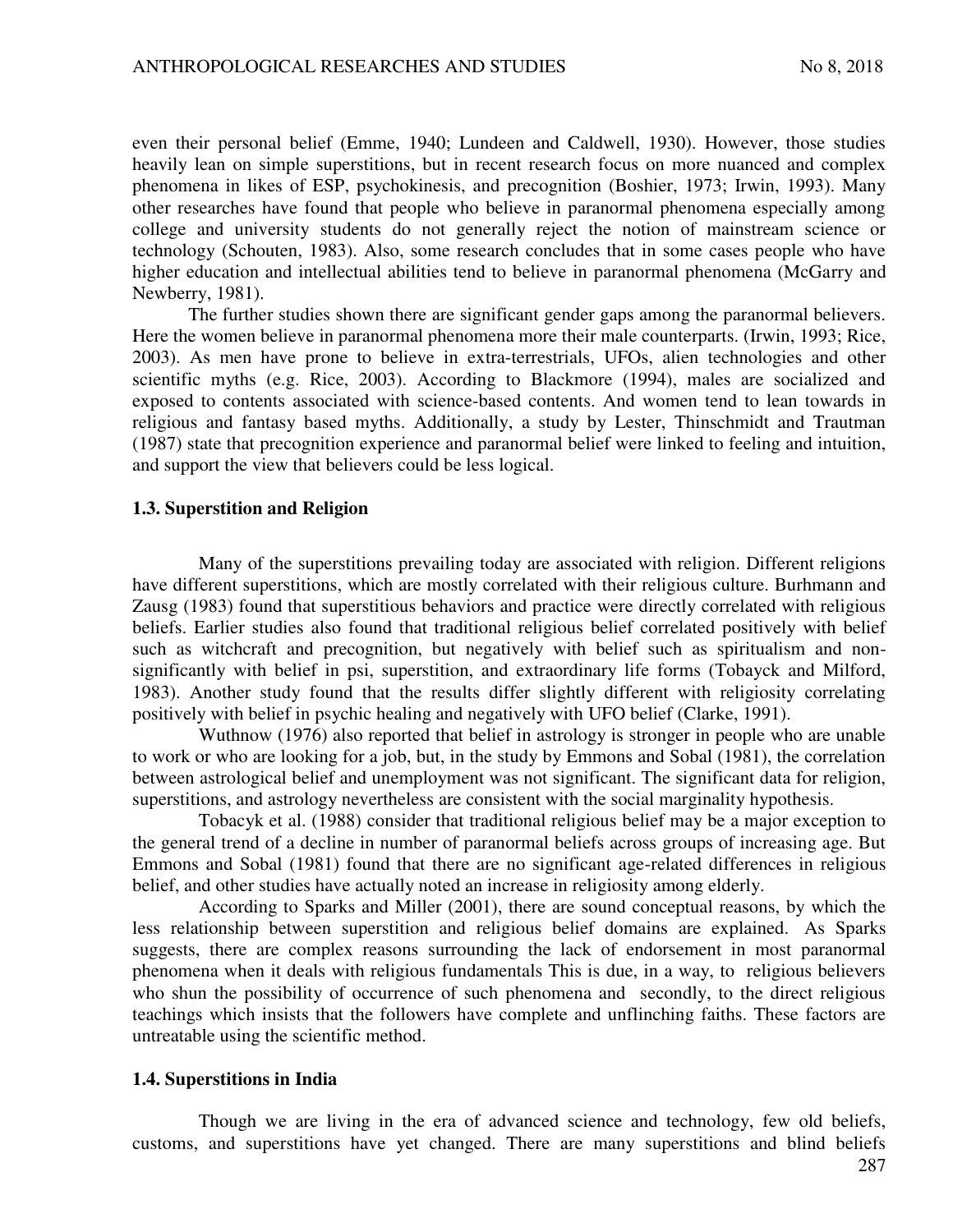predominant in India. The only remedy of these blind beliefs is considered to be education and social awareness. Most of the people are superstitious in some way without their knowledge. It is said that science alone can solve the problems of hunger and poverty, of insanitation and illiteracy, of superstition and deadening custom and tradition, of vast resources running to waste, of a rich country inhabited by starving people.

There are endless beliefs and superstitions in India which are associated with every aspect of daily life right from birth to death of a person. Few beliefs find their way into the religious texts and scriptures of India. In India, till mid-nineteenth century, many women were burnt alive in their husbands' funeral pyre because of the superstition that they would live together in heaven. Similarly, human sacrifices were carried out all over India, either to appease God or to get blessings of god. Likewise, many superstitions existed in India. These beliefs act as destruction to our knowledge and depress the basic impulse to think and act. All superstitions are unsafe since they inactivate the thinking capacity of people. Besides, they capture human attempt and activity. And also they make individuals misuse their vitality, time and cash in useless customs and rituals. These things lead to delay in the advancement of society. Thus, it is necessary for a society to be cautious about superstitions. These things collectively reduce the reasoning brain of our people and reinforce the roots of superstitions among the society.

#### **1.5. Superstition and Media**

Media interpretation of the superstitious beliefs and practices influence the way people think about the subject particularly the emotional effects of frightening in movies and television programs. Such films and Television serials can dramatically raise the levels of physiological arousal and induce a variety of post-viewing effects, such as haunting images, bad dreams, fear of being alone, and the fear of going into a certain room in the house (Cantor 1994; Sparks, Spirek and Hodgson 1993).

According to Gerbner et al. (2002), television cultivates a common outlook or world view among its viewers. The more television a person watches, the more likely he or she is to accept the premises and facts of television reality as if they were facts of the world of everyday reality.

Media has a role to play in removing the blind beliefs from a society especially television channels owing to their impact on audience. But there are certain television channels that force us to believe certain blind faiths. The pictures in people heads are mainly constructed from the pictures they get from mass media (Lippmann, 1922).

Among scholars and skeptics, there is a common assumption that the mass media should take a major responsibility for the fact that so many people seem to accept paranormal claims uncritically. The reason for the prevalence of "absurd beliefs" among the populaces of very culture is to be found in the uncritical acceptance and promotion of these notions by the media. Kurtz (1985) called attention to the, "dominant influence of the media in forming [paranormal] attitudes and beliefs," and charged that the media often "behave totally irresponsibly in treating 'paranormal' occurrences". Feder (1984) blamed the media for the problems faced by archaeologists in their attempts to overcome the many reports of "unverified claims". Maione (1998) wrote that the programs on major TV networks often present a misleading account of the scientific status of paranormal claims by failing to fairly present the skeptical side of the story. A program that misrepresents the evidence for a particular claim is bad, but one that misrepresents the scientific method in doing so is many times worse. These blind beliefs shown on television have greater impact on audience behavior.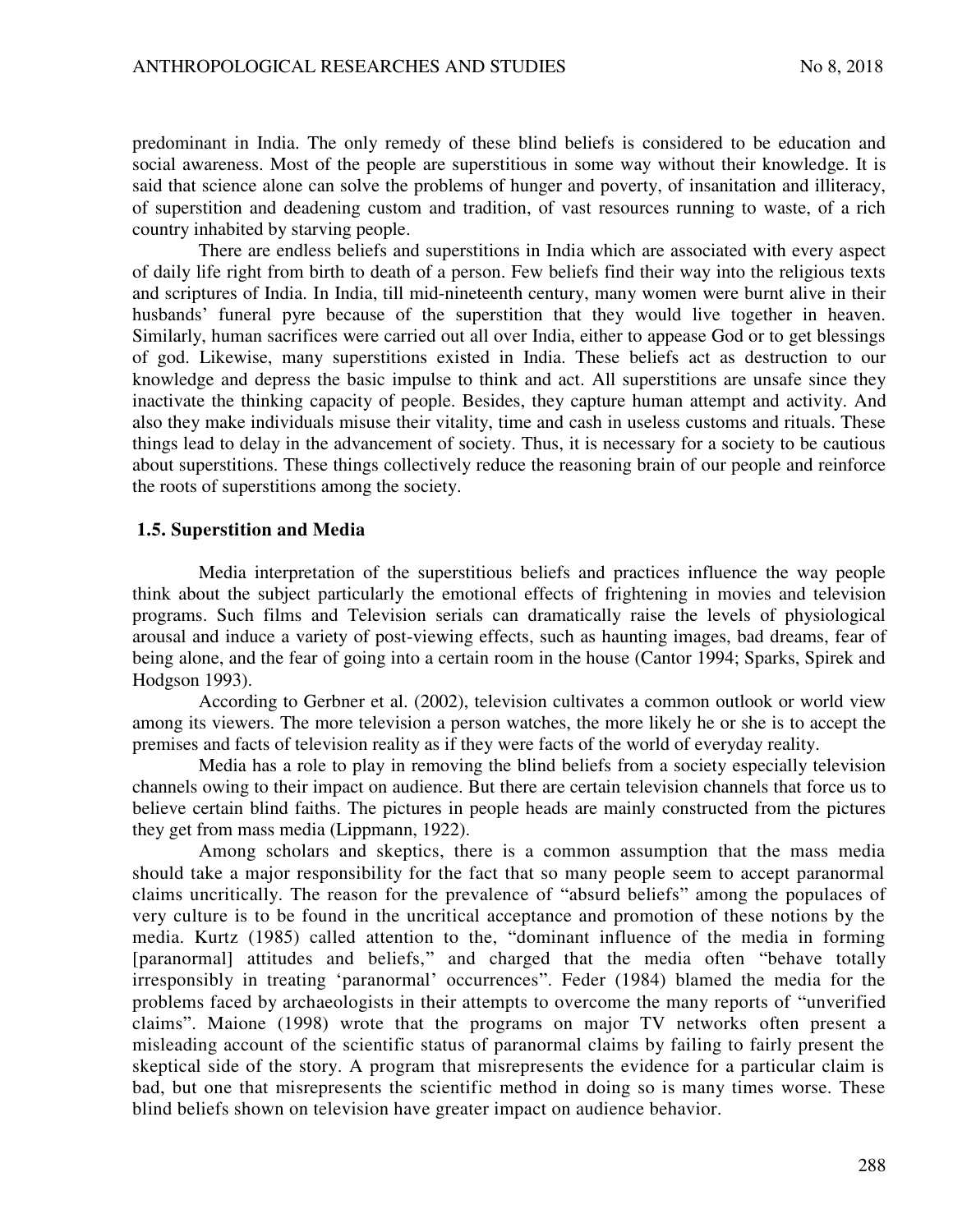Television has great impact on psychology of the audience; the audience tends to believe most of the things which they see on television. The more television a person watches, there is more chance that the person may accept the premises and particulars of television as if they were real facts of the world. So, the superstitions shown in Non-Fiction programs can reinforce superstitious beliefs in audience, which may result in adverse reaction in audience psychological behavior and it may act as a barrier to the development of scientific knowledge in individuals. Superstition also has close relation with age, gender, geography and educational qualifications of individuals because it is found that educated youths possess less superstitious beliefs than elders. It is also found that media programs are one of the reasons for the existence of superstitions in the society.

#### **1.6. Superstition activities in media and Laws in India**

The News Broadcasters Association (NBA), Press Council of India and the Union Ministry of Information and Broadcasting have issued guidelines for telecasting programs and advertisements in this regard. But the television channels neglect them and continue to air such programs encouraged by the stance of the government as well as the parties. Many anti-superstition activists such as Narendra Dabholkar have criticized that television programs are promoting superstition.

Indian Ministry of Information and Broadcasting has issued an advisory to various entertainment and news channels not to engage in contents that heavily encourages in superstition and blind belief. This advisory was sent on 7th June 2013 to the media organizations such as News Broadcasters Association (NBA), the Indian Broadcasting Foundation (IBF) and the Advertising Standards Council of India. Later a copy of the note was also sent to other media organizations like Electronic Media Monitoring Centre, or EMMC, a unit of the government that monitors television and radio content. The note which was circulated among various broadcasting companies said some channels have been showing programs that encourage superstitious beliefs. The advisory also insists on miraculous solutions or cure to problems by unauthorized babas or self-proclaimed gurus or godmen should be avoided.

The Maharashtra Prevention and Eradication of Human Sacrifice and other Inhuman, Evil and Aghori Practices and Black Magic Act, 2013 is a criminal law act for the state of Maharashtra. The act criminalizes practices related to black magic, human sacrifices, use of magic remedies to cure disorder and other such acts which exploit people's superstitions. The bill has 12 clauses which criminalize the acts such as defrauding or terrorizing people in the name of miracle, Carrying out or encouraging acts which endanger life or cause grievous injury in order to gain supernatural powers, Carrying out or encouraging inhuman acts or human sacrifice in quest of some bounty or reward, Creating the impression that a person has supernatural powers and compelling people to follow his/her orders, Claiming the ability to invoke ghosts, causing panic or intimidating others by threatening to invoke ghosts, or creating the impression of possession, preventing the person from seeking medical treatment, and compelling him/her to inhuman acts, Preventing a person from seeking medical advice and compelling him/her to take magic remedies, Claiming to perform surgery by fingers (psychic surgery) and claiming to change the sex of an unborn foetus.

Although the human sacrifice is already considered murder in India, encouraging human sacrifice has been criminalized in this law. Each infraction carries a minimum sentence of six months and a maximum sentence of seven years, including a fine ranging from 5,000 to 50,000 rupees. The offenses are non-bailable and cognizable. There are only around 5 states in India that have a law against such practices.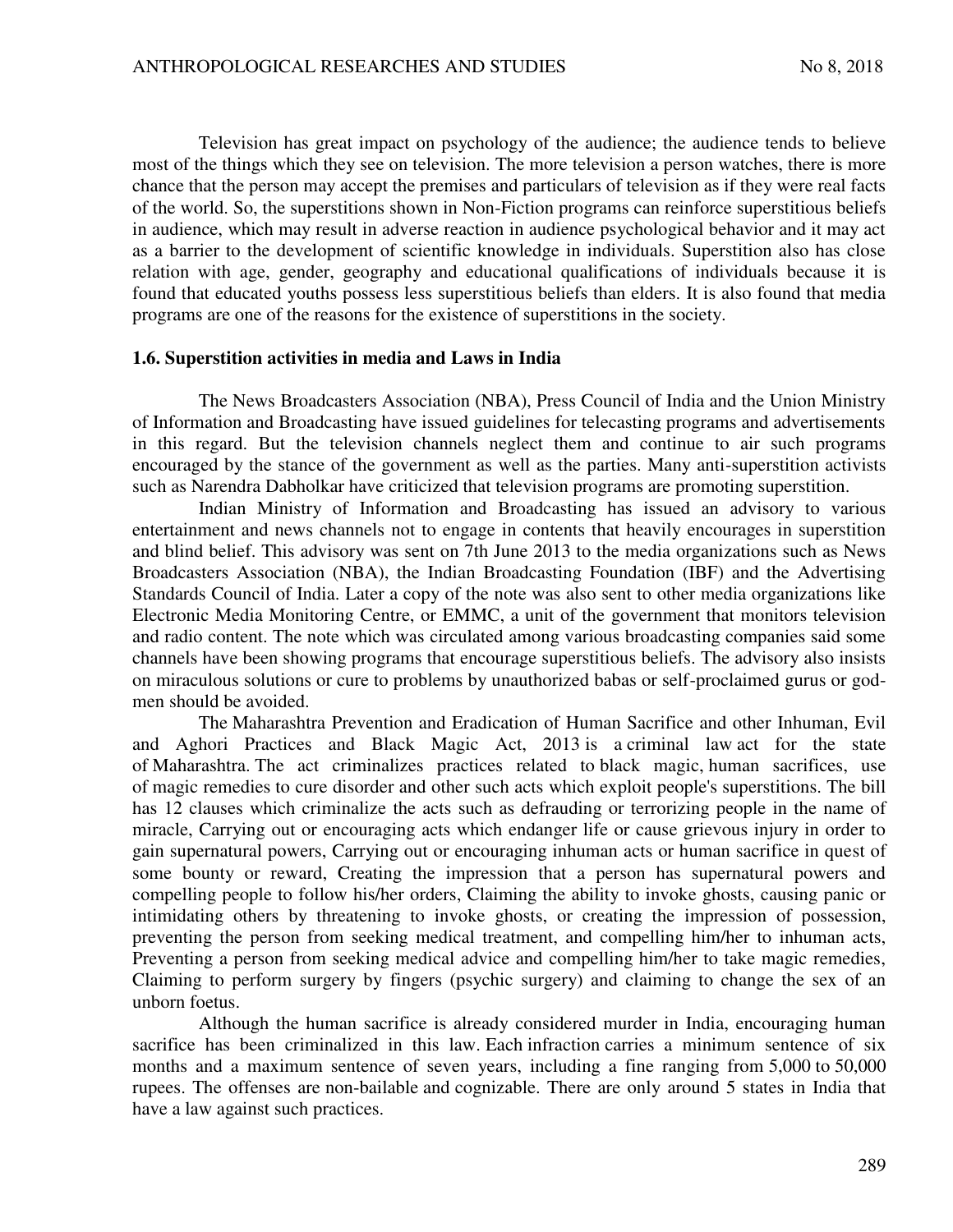Programme and Advertising Codes Prescribed under the Cable Television Network Rules, 1994 Rule- 6. No program which encourages superstition or blind belief should be carried in the cable service; Superstition gives rise to various fears and anxieties that are unfounded. It holds back the achievements of many healthy and good programs. Superstitions retard the scientific knowledge of civilization. Previous studies indicate that nowadays, the Indians in particular, rather than all the Asians, are exceptionally superstitious like Europeans used to be about one thousand years ago. Even educated persons fall prey to superstitions.

#### **1.7. Non-Fiction Television Programs**

Non-fiction is the form of any narrative or other communicative work whose assertions are understood to be fact. Narrative non-fiction relates stories that really happened but in a way that draws the attention of audience just like fictional stories, it tells a true story but with lots of drama in it. This presentation may be accurate or not which means it can give either a true or a false account of the subject in question. However, it is generally assumed that authors of such accounts mostly believe them to be true at the time of their composition or, at least, pose them to their audience as true events. According to the authors reporting the beliefs of others in a non-fiction format is not necessarily an endorsement of the ultimate authenticity of those beliefs, it is simply like saying it is true that people believe in them. These kinds of Non-Fiction programs make use of curiosity of audience to gain popularity among people. In that way, they popularize the superstitions of one place to many others.

Similarly, every Tamil channel would have at least one Non-Fiction programs scheduled in prime hours or at weekends which would be the popular program of that channel, for example, programs like Nandanthathu Enna, Nijam, Nambinal Nambungal, and Munjenmam were all popular Non-Fiction programs of that period. Some of the superstitious beliefs which are mostly portrayed in Tamil Non-Fiction programs are supernatural beings, ghosts, religious sentiments, predictions, precognitions, and miraculous healing methods. These programs may influence the viewers and make them believe in certain practices related to superstitions, which may have a psychological and financial impact on them.

Hence, the television plays an important role in entertaining and educating people and creates an impact on audiences in terms of communication, education, behavior, etc. The Constitution of India stresses cultivating awareness about science as the responsibility of the people. This incorporates media also. A lot of previous insights from literature has also suggested that rather than telecasting such programs, it can attempt to make awareness about such people who trick the general population for their own benefit and fame. So, this study attempted in order to explain the impact of non-fiction programs in Tamil channels, which are reinforcing superstition among the general audience.

To study the above-said research problem, this research has analyzed the content of superstitious programs in Tamil Television channels as well as its impact on the audience. The three major objectives to meet in this study are:

- To identify the superstitious programs that have been broadcasted on Tamil Television channels.
- To analyze the structure and presentation of the superstition related programs on Tamil Television channels.
- To find out the impact of the superstitious content broadcasted on Television upon the audience.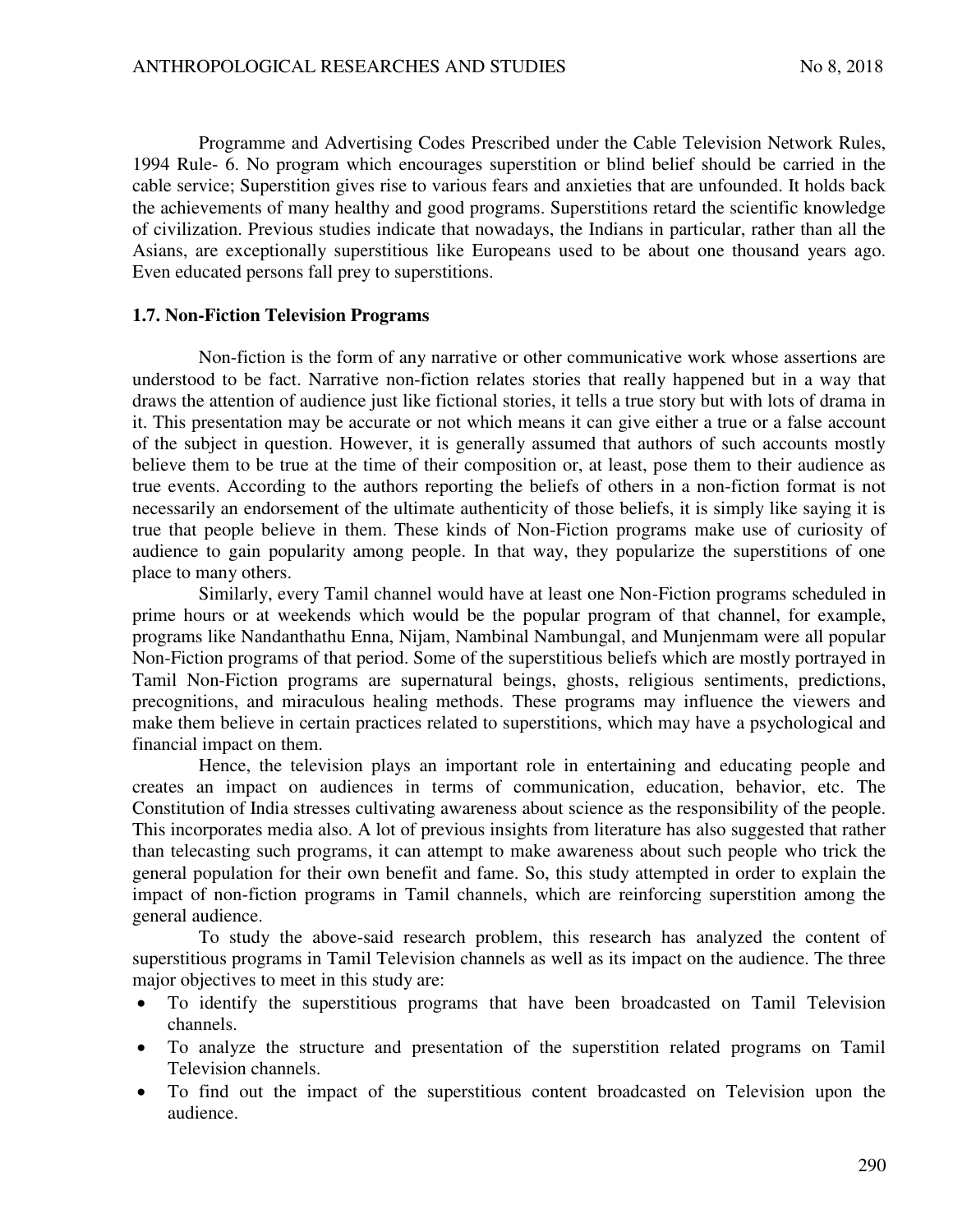### **2. Material and methods**

In this research, content analysis and survey methods were followed for data collection. The content analysis was done on selected Non-Fiction programs such as Moondravathu Kan (Vendhar TV), Nambinal Nambungal (Zee Tamil TV), Marmam (Vasanth TV), for a period of one month i.e. from  $1<sup>st</sup>$  February 2016 to  $1<sup>st</sup>$  March 2016. Totally 40 episodes of above programs were analysed during the study. The content related to superstition, documentary style, the tone of narration, and presentation style were analyzed. The defined set of parameters was drawn and the content analysis was done.

The survey method was adopted for the study to find out the influence of superstitious content of Tamil television Non-fiction shows. The survey was conducted among the audience aged between 18 to 70 years through a questionnaire. The sampling technique adopted for this study is non-probability purposive sampling. The samples who watch Non-Fiction television programs were identified and the number of samples for this study is about 132 respondents.

### **3. Results**

#### **3.1. Results of content analysis**

The content analysis was done on selected non-fiction programs such as Moondravathu Kan (Vendhar TV), Nambinal Nambungal (Zee Tamil TV), Marmam (Vasanth TV), for a period of one month.

| <b>Parameters/</b> | <b>Vendhar TV</b>          | <b>Zee Tamil TV</b>        | <b>Vasanth TV</b>        |  |
|--------------------|----------------------------|----------------------------|--------------------------|--|
| <b>Channels</b>    |                            |                            |                          |  |
| of<br>the<br>Title | Moondravathu Kan           | Nambinal Nambungal         | Marmam                   |  |
| program            |                            |                            |                          |  |
| Duration of the    | 30 minutes                 | 60 minutes                 | 30 minutes               |  |
| program            |                            |                            |                          |  |
| Time slot          | $9.30 \text{ pm}$ to 10 pm | $9.00 \text{ pm}$ to 10 pm | 9.00pm to 9.30 pm        |  |
| Day of Telecast    | Monday to Friday           | Sunday                     | Sunday                   |  |
| Genre of<br>the    | Non-fiction                | Non-fiction                | Non-fiction              |  |
| program            |                            |                            |                          |  |
| of<br>Theme        | Thriller,<br>Mystery,      | Thriller, Mystery, Horror  | Thriller,<br>Mystery,    |  |
| program            | Horror                     |                            | Horror                   |  |
| of<br>Format       | Documentary                | Documentary,               | Documentary,             |  |
| program            |                            | Docudrama                  | Docudrama                |  |
| Content of the     | Religious<br>beliefs,      | Religious<br>beliefs,      | Religious<br>beliefs,    |  |
| program            | Supernatural<br>beliefs,   | Supernatural<br>beliefs,   | Supernatural             |  |
|                    | Blind<br>beliefs,          | Blind<br>beliefs,          | beliefs,<br><b>Blind</b> |  |
|                    | Precognition,              | Precognition, Paranormal   | beliefs,                 |  |
|                    | Paranormal beliefs.        | beliefs.                   | Precognition,            |  |
|                    |                            |                            | Paranormal beliefs.      |  |

#### **Table1 . Synopsis of Superstition Non-Fiction Programs**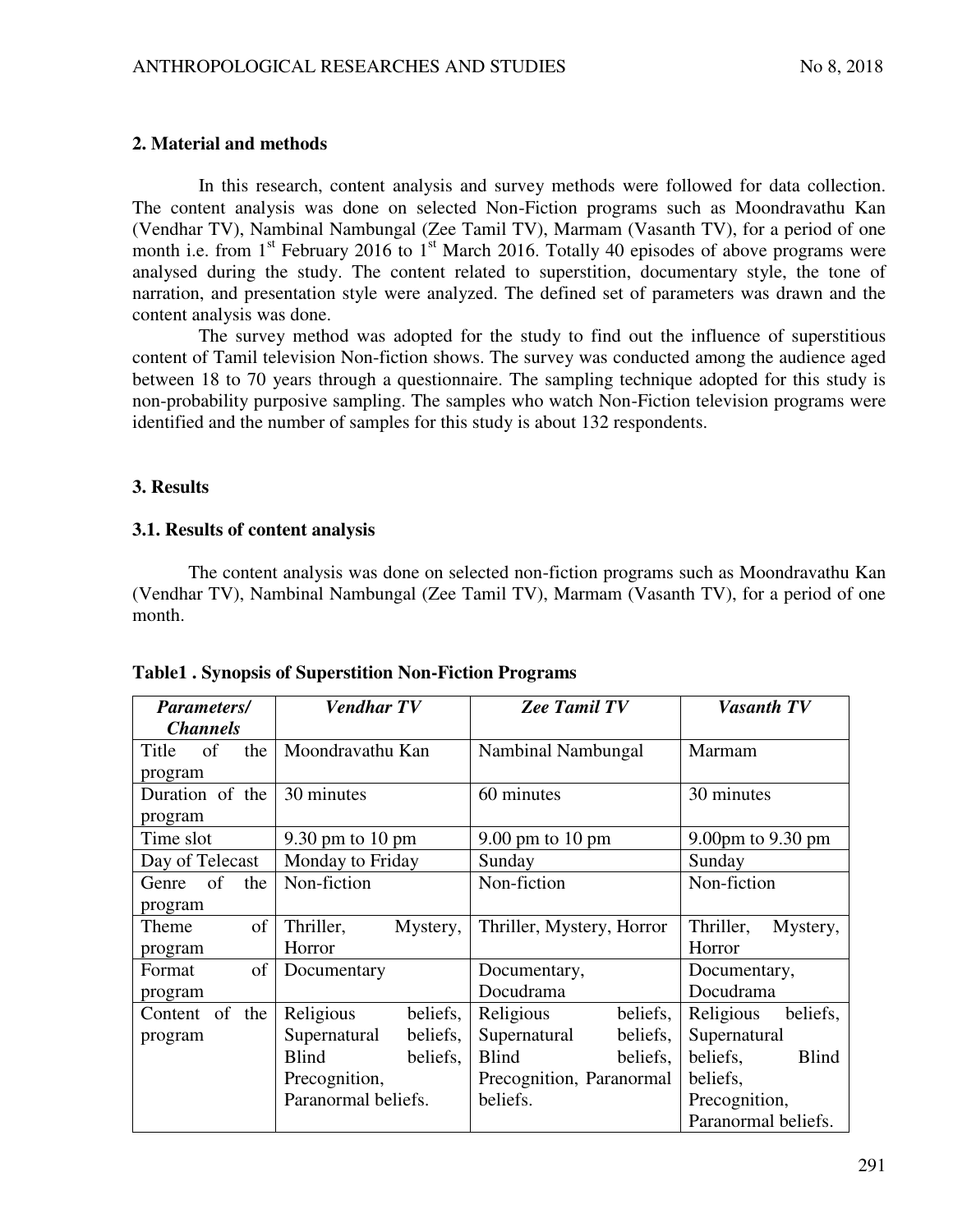| Method<br>$\sigma$ f | The<br>crew            | of the The research team of the This channel |                             |
|----------------------|------------------------|----------------------------------------------|-----------------------------|
| collecting           | program collects the   | program collects                             | gathers information         |
| information<br>for   | information<br>through | information and they                         | from news sources           |
| program              | their Facebook<br>page | provide contact number                       | and the details of          |
|                      | from the public.       | in the end of the program                    | the information's           |
|                      |                        | public<br>for<br>ask<br>and                  | obtained are                |
|                      |                        | information.                                 | investigated                |
| Audience rate of     | 45%                    | 35%                                          | 20%                         |
| interest             |                        |                                              |                             |
| Disclaimer           | Yes                    | Yes                                          | N <sub>o</sub>              |
| warning              |                        |                                              |                             |
| Segments             | $\overline{2}$         | 4                                            | $\mathcal{D}_{\mathcal{A}}$ |

## **3.1.1.Theme of Program**

The theme followed by the programs is a combination of mystery, suspense and horror. The program explores various elements related to myths and mysteries all over the world which makes these programs popular by grabbing the attention of people who are clueless about the mysteries of the world and the reason behind it. The programs Moondravathu Kan and Nambinal Nambungal explore myths and mysteries that are within the country, whereas Marmam explores various myths and mysteries from different parts of the world.

### **3.1.2. Format of the Program**

The Non-Fiction programs Nambinal Nambungal and Marmam follow both documentary and docudrama formats of storytelling, where the story follows either observational documentary style or Participatory documentary style in which the anchor participates in lively action along with the people and investigates the details. In docudrama format, the real incident is enacted as a drama to convey the story to the audience.



#### **Figure 1. Format of the programs**

The 40 episodes of overall Non-Fiction programs were analyzed in one-month period. All the three programs had mostly used observational documentary format which is the highest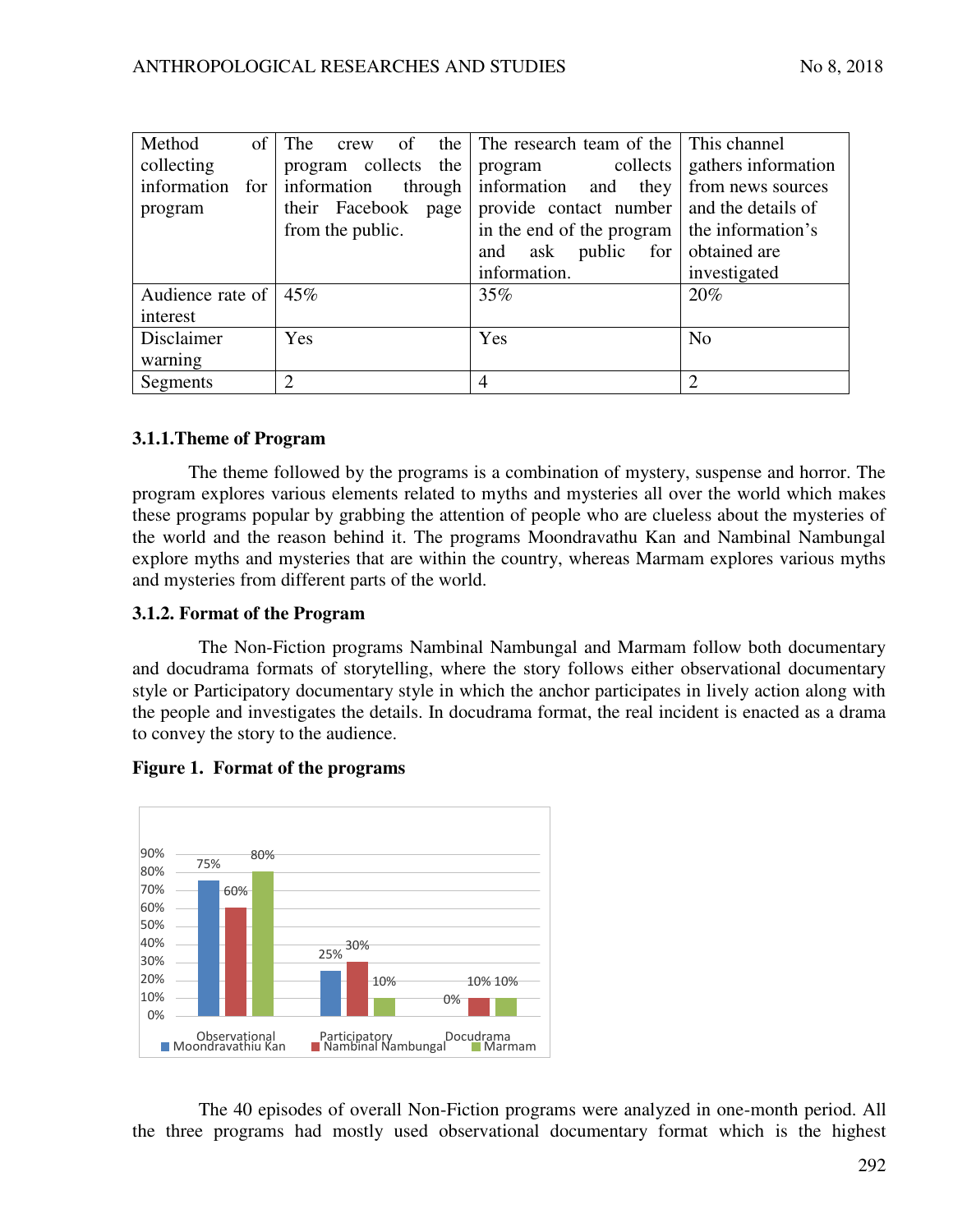percentage with 72% in average. The docudrama is the least followed format which is 10%, while the participatory documentary style is followed in an average of 22%.

### **3.1.3. Content Types of the Programs**

The content of the analyzed programs was mostly related to traditional religious beliefs, precognition, blind beliefs (such as self-hurting, magic healing) and paranormal beliefs. It is clear that the content of the program is mostly related to religious beliefs with a highest average percentage of 38.3 %, followed by blind beliefs, paranormal beliefs, and precognition with the average of 35%, 15%, and 11.6% respectively.





## **3.1.4. Narration Style**

Narration plays an important role in Non-Fiction programs; it gives the people the sense of what is discussed in the visuals. The narration style followed is either anchor based (the anchor narrates the incident in a lively action) or voice-over based (recorded voice narrates the visuals to the audience) or a combination of both. Moondravathu Kan mostly made use of anchor based narration whereas Marmam mostly used voice-overs for narration. Nambinal Nambungal made equal use of both the styles.

## **3.1.5. Tone of Narration**

The tone of narration reflects the seriousness of the story and narrators perception about the lively actions. Thus the tone of narration has great influence on the listeners, which means it indirectly draws conclusions in the mind of listeners in favor of the action shown or against it making them to believe or to criticize. So, to be on safer side, these programs mostly follow the neutral tone of narration, leaving the conclusions in the hands of the audience. The data reveals that the tone of the narration is 15% supportive, 20% criticizing and 65% neutral.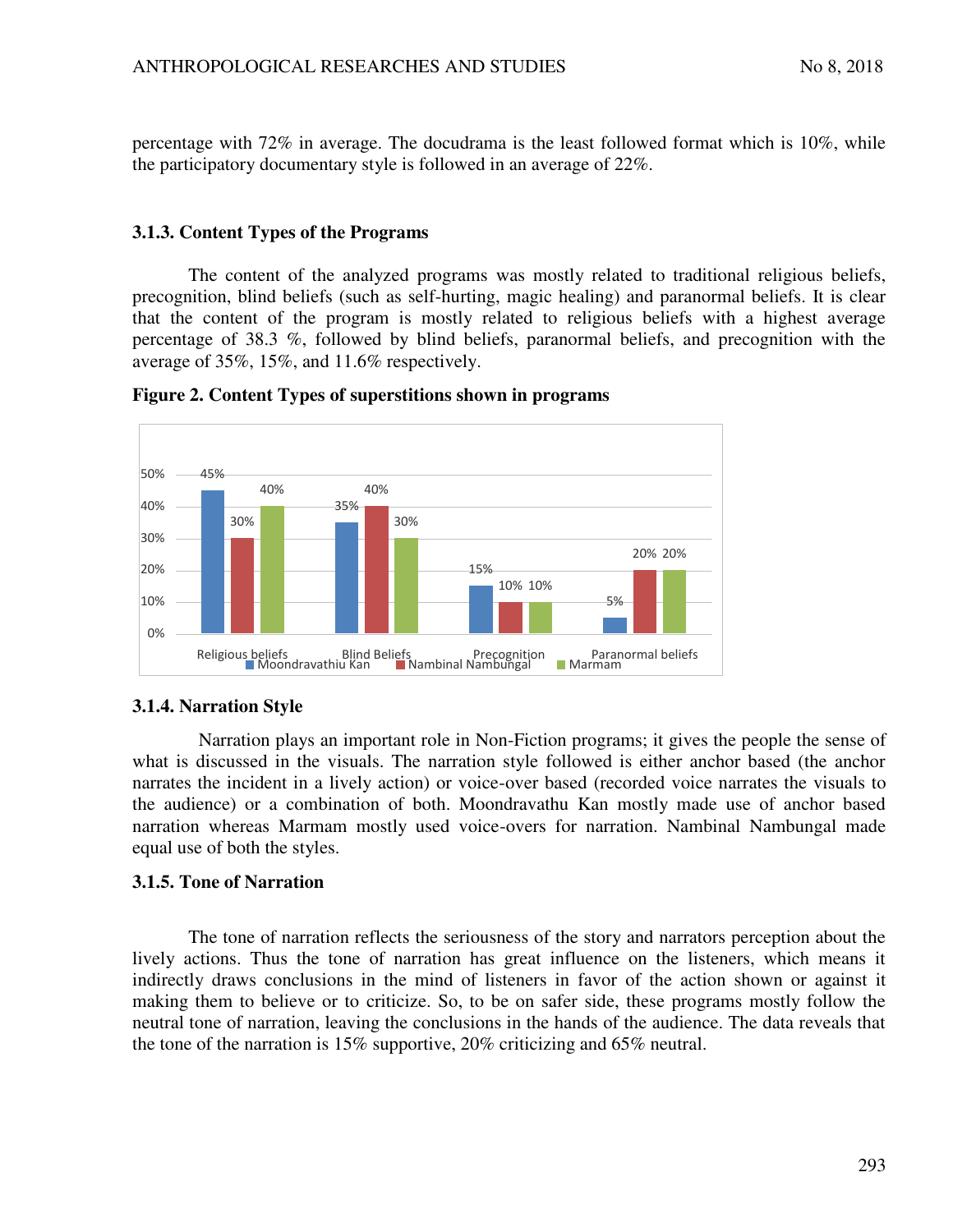| Tone of the narration and<br>conclusions drawn | Moondravathu Kan | <b>Nambinal</b><br>Nambungal | <b>Marmam</b> |
|------------------------------------------------|------------------|------------------------------|---------------|
| Supportive                                     | 25%              | 10%                          | 10%           |
| Criticism                                      | $10\%$           | 20%                          | 30%           |
| Neutral                                        | 65%              | 70%                          | 60%           |

### **3.1.6. Interview Component with Stakeholders in the Programs**

The interview of persons who are associated with the story adds advantage to the program. By this way, the programs try to add credibility to the content. The interview of experts gives a better idea about the content supporting or clashing against it. Interview of experts reveals the scientific reason behind the superstitions and help in better understanding and eradicating blind beliefs among the audience, but the programs like Moondravathu Kan and Nambinal Nambungal have very less number of expert interviews which means it covers only the believers of the issue. Out of three categories, the interview of victims/witness is the highest with 68.3 % in average of overall three programs and it is followed by other two categories with 18.3% and 13.3% in average.

**Table 3. Interview Component with Stakeholders in the Programs** 

| <b>Elements</b>        | Moondravathu Kan | <b>Nambinal Nambungal</b> | <b>Marmam</b> |
|------------------------|------------------|---------------------------|---------------|
| Interview with         | 65%              | 90%                       | 50%           |
| victims/witness        |                  |                           |               |
| Interview with experts | 5%               | $0\%$                     | 50%           |
| No interviews          | $30\%$           | $10\%$                    | $0\%$         |

## **3.1.7. Appeal of the Programs**

The appeal is the emotional response that program creates in the audience. The emotional response varies based on the content of the program. The program propagates in a way that it occupies the audience with a thrilling feel and sometimes it also gives horror feel, especially when the content is based on paranormal activities. The program Moondravathu Kan creates a thrilling feel.

## **3.1.8. Visual Effects/ Animation**

The programs make use of different kinds of visual elements to make the content more interesting and sensible. Few programs (Moondravathu Kan, Marmam) have used pictures to represent the history of the issue and 60% of the total episodes use visual elements like pictures, animations and video effects. Nambinal Nambungal has used only minimal (10%) pictures and animation in total episodes analyzed during the research period.

## **3.2. Results of the survey**

The researcher identified 132 audiences who watch Non-Fiction programs and survey was conducted among them. The responses are presented below: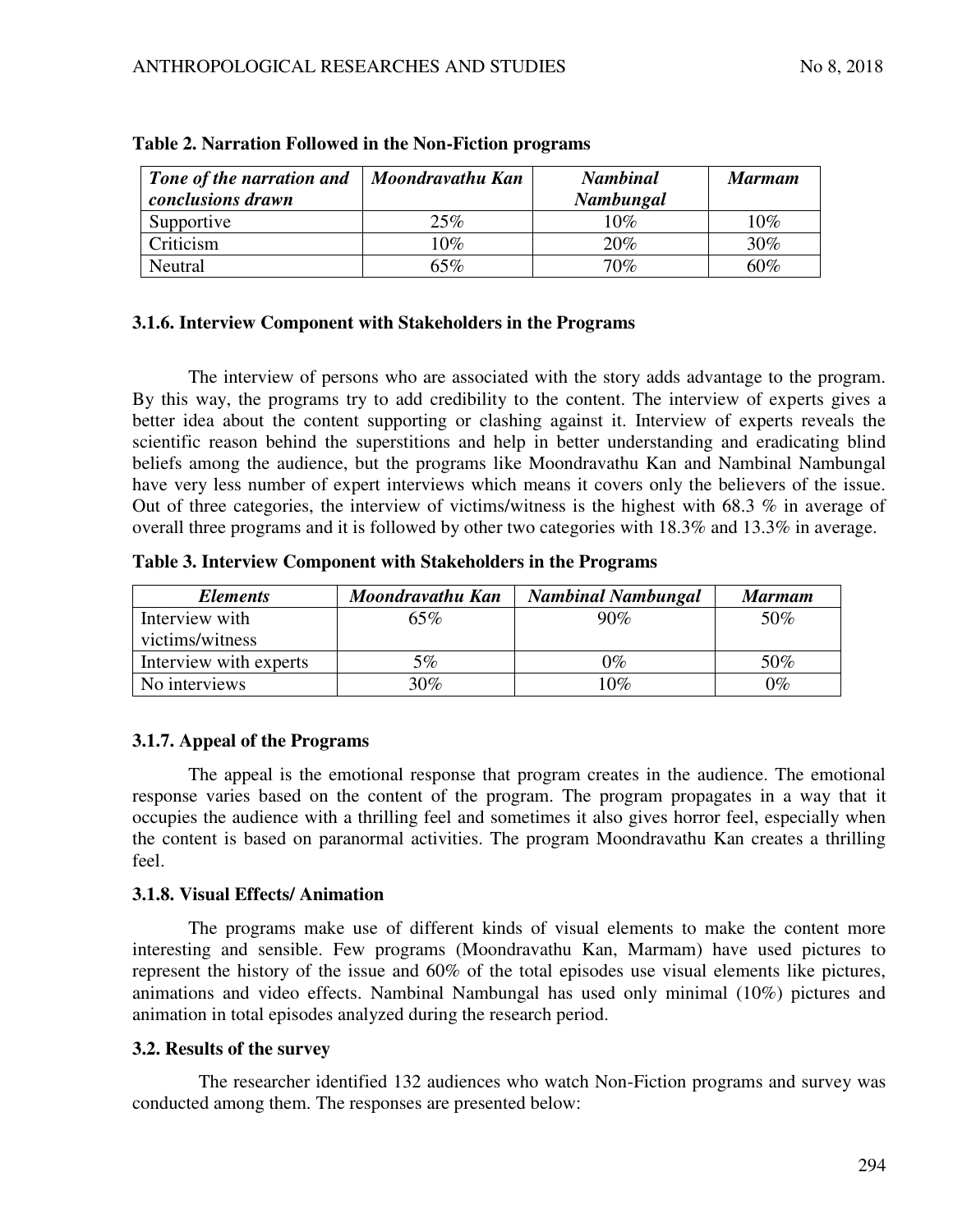## **3.2.1. Demographic Profile of Survey Participants**

The age span of respondents who watched the Non-Fiction programs was between 18 and 60. Most of the respondents belong to age span between 18 and 25 because like to watch Non-Fiction programs more. 26% of the respondents belong to age category 26-35, and 21% of the respondents belong to age category 36-45. 19% of the respondents were aged between 46 and 60. Regarding the gender 52 % of the respondents were males and 48% were females.



### **Figure 3. Age group of the respondents**

## **3.2.2. Respondents' Favorite Program Category**

On television channels, many programs are telecasted. But, the audience is watching few programs, which are of interest. About 42% of the respondents liked to watch Non-Fiction programs because they find these programs very interesting. About 23% of the respondents liked to watch serials, and other 23% of the respondents liked to watch talk shows because these shows involve celebrities and/or discuss interesting topics.



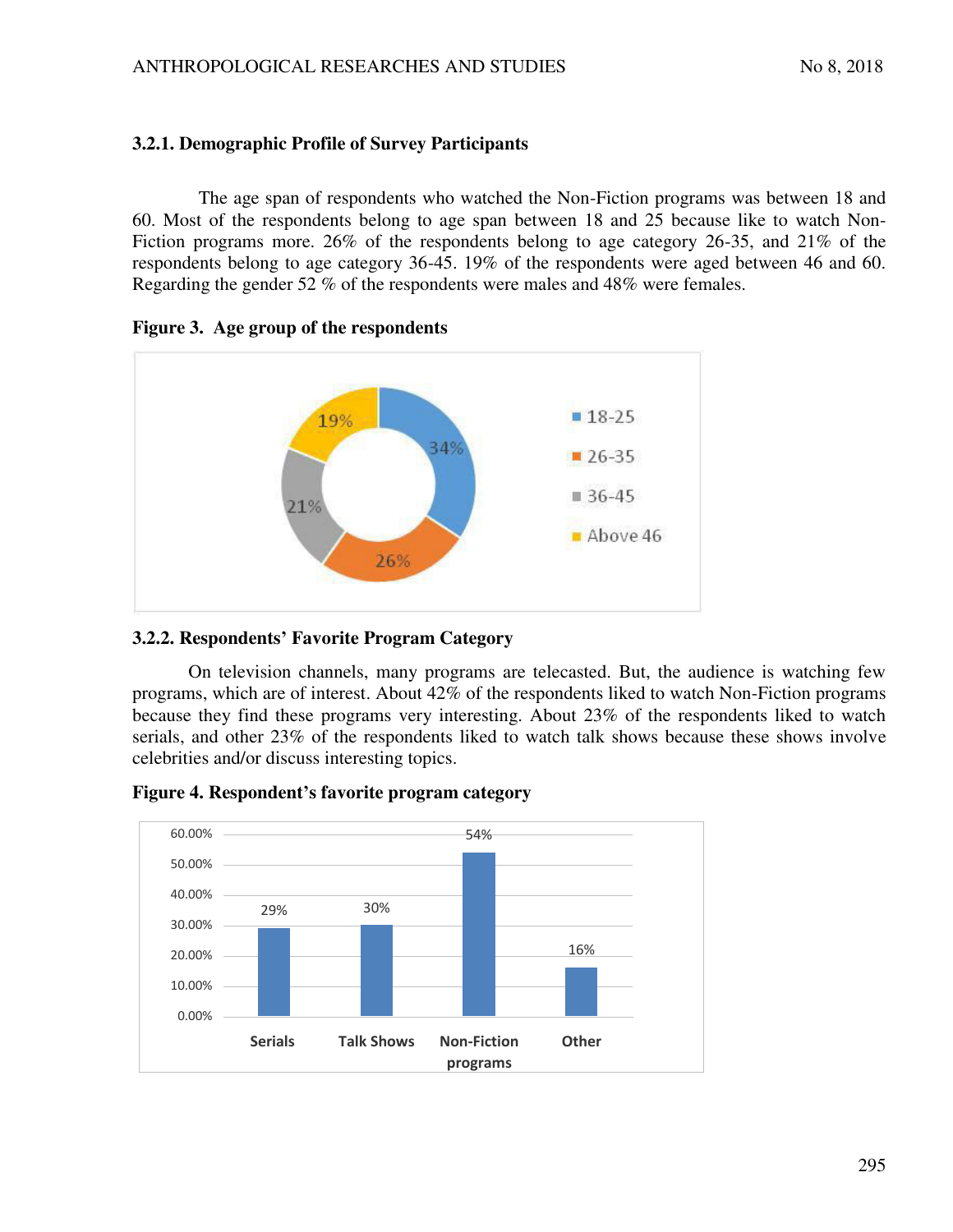### **3.2.3. Respondents' Preferences on Non-Fiction Programs involving Superstitions**

Next to their favorite programs, the research asked another question on their preference on non-fiction programs involving superstitions. About 29% of the respondents watched Moondravathu Kan program because it explores a different story in each episode and it creates suspense among viewers thereby stimulating their curiosity. Fear Files stood next with 28% of the viewer's interest because this program depicts real-life stories with added fiction. Apart from this, 20% of the respondents watched Nambinal Nambungal, and 13% of respondents watched Marmam, because this program has less exposure than other programs.



**Figure 5. Respondents' preferences for Non-Fiction programs** 

## **3.2.4. Respondents' Frequency in Watching Non-Fiction programs**

Among the audience, 34% of the respondents watched these Non-Fiction programs regularly because they feel it is very interesting and they don't want miss an interesting episode and 43% of respondents watch these programs rarely because they only watched episodes that discussed their topic of interest and few others watched these programs only when they have got time to watch them because these programs were aired during prime time and on weekends, so there was a competition with other popular prime time programs.



**Figure 6. Respondents' frequency in watching non-fiction programs**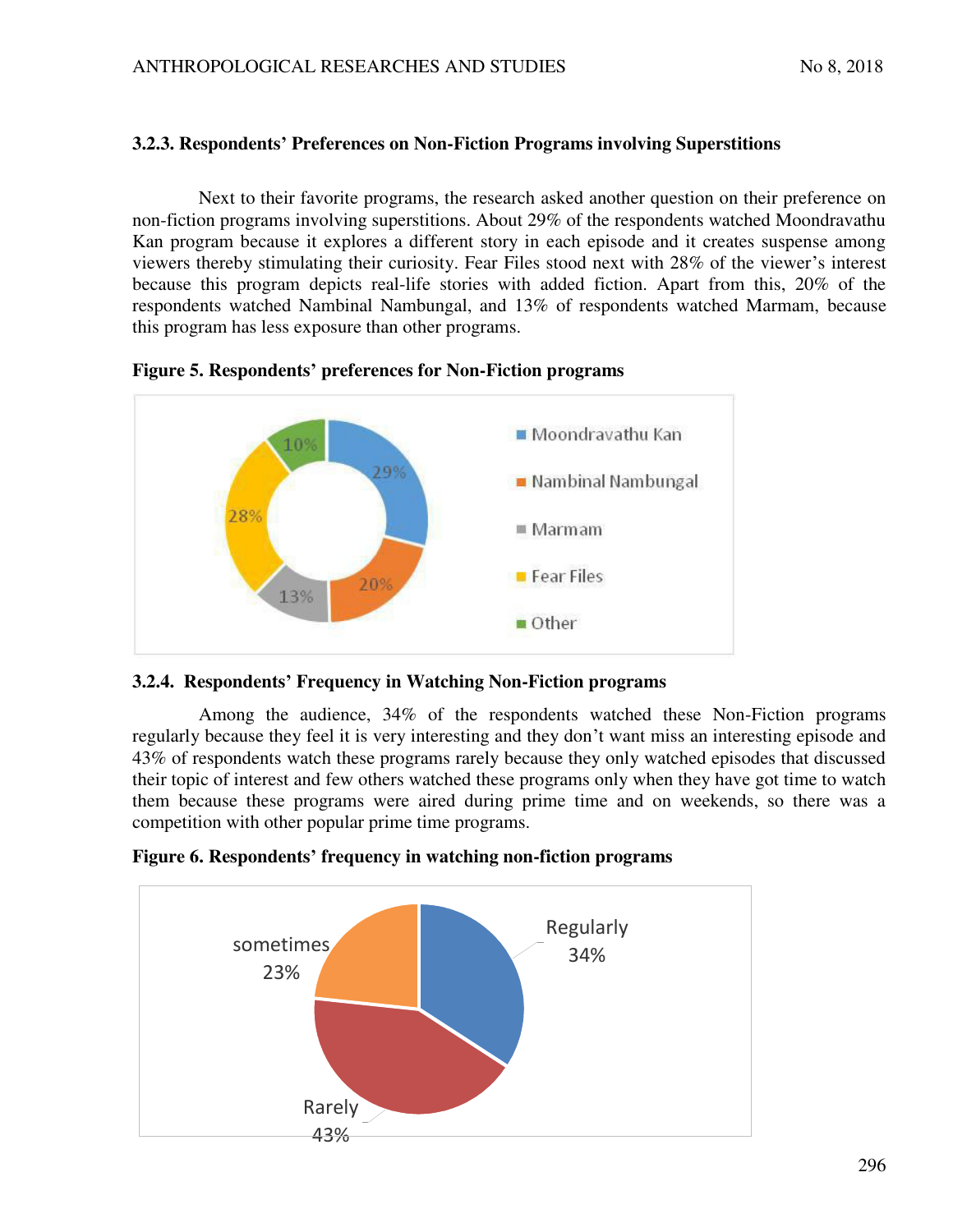#### **3.2.5. Time Spent by the Respondents**

More than half (51%) of the respondents spent more than 2 hours watching Non-Fiction television programs, while 34% of the respondents spend only an hour watching Non-Fiction programs. Apart from this, 15% of respondents watch Non-Fiction programs less an hour because they watch them just for entertainment.

#### **3.2.6. Respondents' Beliefs in Superstitions**

The respondents who believe the superstitions and those who don't are in equal percentage. The reason why respondents believe in superstitions is because of their parents influence and in few cases they believe because of their personal experience related to superstitions. The reason why 50% of respondents didn't believe in superstitions is because they were well educated and they felt that few superstitions are rumours that were spread by few people for their own benefits.

#### **3.2.7. Respondents' Belief in different types of Superstitions**

Respondents were holding beliefs in various superstitions. Among the respondents 47% believed in astrology and 30% of the respondents believde in paranormal beliefs due to personal experiences regarding such beliefs. 22% of respondents believed that black magic is real, and 14% believed in magic healing.



**Figure 7. Respondents' belief in different type of superstitions** 

#### **3.2.8. Respondents' sources of Knowledge about Superstitions**

The respondents have knowledge about superstitions from various sources. Most of the respondents (50%) learn superstitions from the Television, 28% of the respondents learn superstitions from society/friends, while 16% of the respondents learn superstitions from their parents and only 6% of the people learned superstitions from their personal experiences.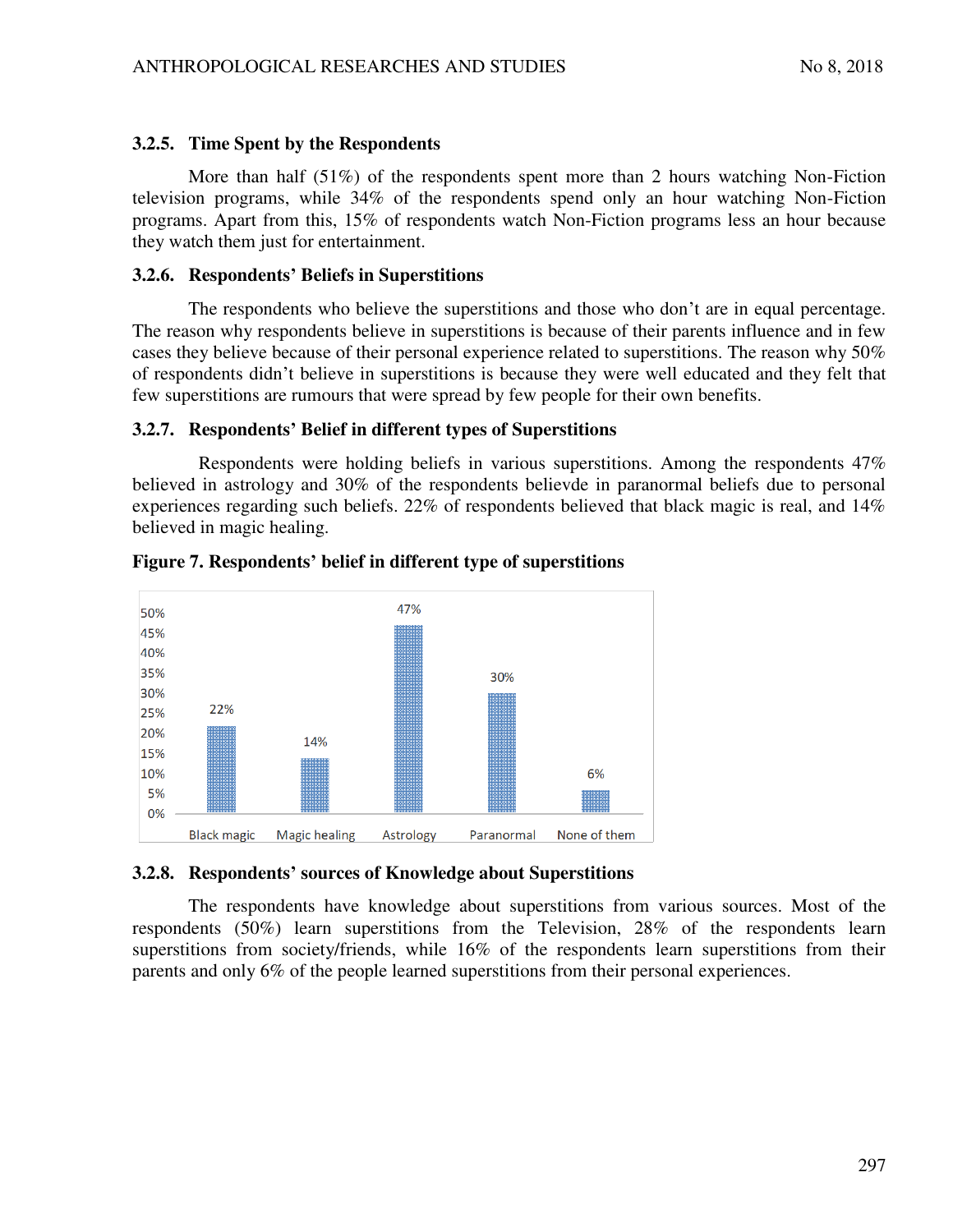

# **Figure 8. Respondent's source of knowledge about superstitions**

## **3.2.9. Respondents' personal experiences about superstitions in real life**

The majority of the respondents (78%) didn't encounter personally any superstitions that they saw in Non-Fiction television programs, whereas 22% of the respondents have encountered in real life, superstitions which they watched on television.

## **3.2.10. Respondents' opinions about non-fiction programs involving superstitions**

The majority of the respondents (47%) only partially believed that the stories shown in Non-Fiction programs were true. Only about 26% of respondents believed that the stories shown in Non-Fiction Television programs were absolutely true, while 27% of the respondents did believe that the stories were absolutely not true.

## **3.2.11. Superstition practices suggested to friends by the respondents**

72% of the respondents neither supported nor suggested the superstitions to others which they learned from television program, 15% of the respondents have not practiced but suggested few superstitions-related practices to others, whereas 7% of the respondents have practiced but not suggested superstitions-related practices to others. Only 6% of the respondents had practiced and also suggested others to practice superstition which they saw in Non-Fiction Television programs.



## **Figure 9. Respondents who have practiced or suggested superstitions**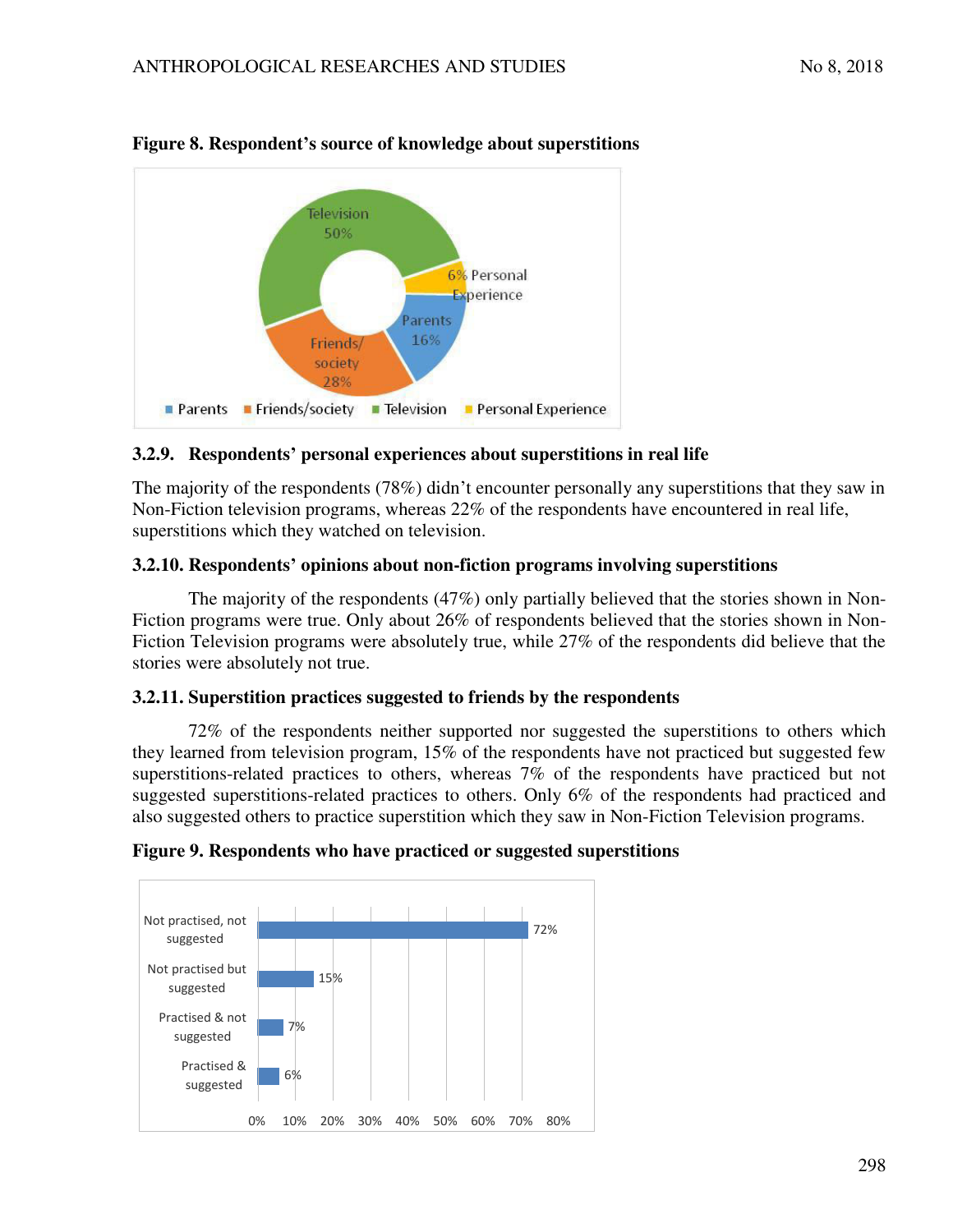## **3.2.12. Respondents' emotions while watching Non-Fiction Programs**

One-fourth of the respondents (25%) felt amused while watching Non-Fiction television program, 21% of the respondents felt indifferent while watching programs that showed content related to superstition, 18% of the respondents felt excited while watching these programs and 14% of the respondents felt angry while they watched Non-Fiction Television programs.

**Figure 10. Respondents' emotions while watching Non-Fiction Programs** 



## **3.2.13. Influence of Non-Fiction program on the Level of Belief among the Respondents**

About half (48%) of the respondents said watching Non-Fiction programs did not have any effect on their existing beliefs while 30% of the respondents feel that watching these programs have stimulated their interest in superstitions. Apart from this, 18% of the respondents felt that watching Non-fiction shows had strengthened their belief in superstitions.





# **3.2.14. Respondents' Opinions on Telecasting Content Related to Superstition**

The respondents were asked whether it is right to broadcast content related to superstition in television programs. Their answers were: 60% of the respondents felt it was right to telecast content related to superstition in television programs because there are people who just watch these programs for entertainment and others who believe in superstition and like to know more about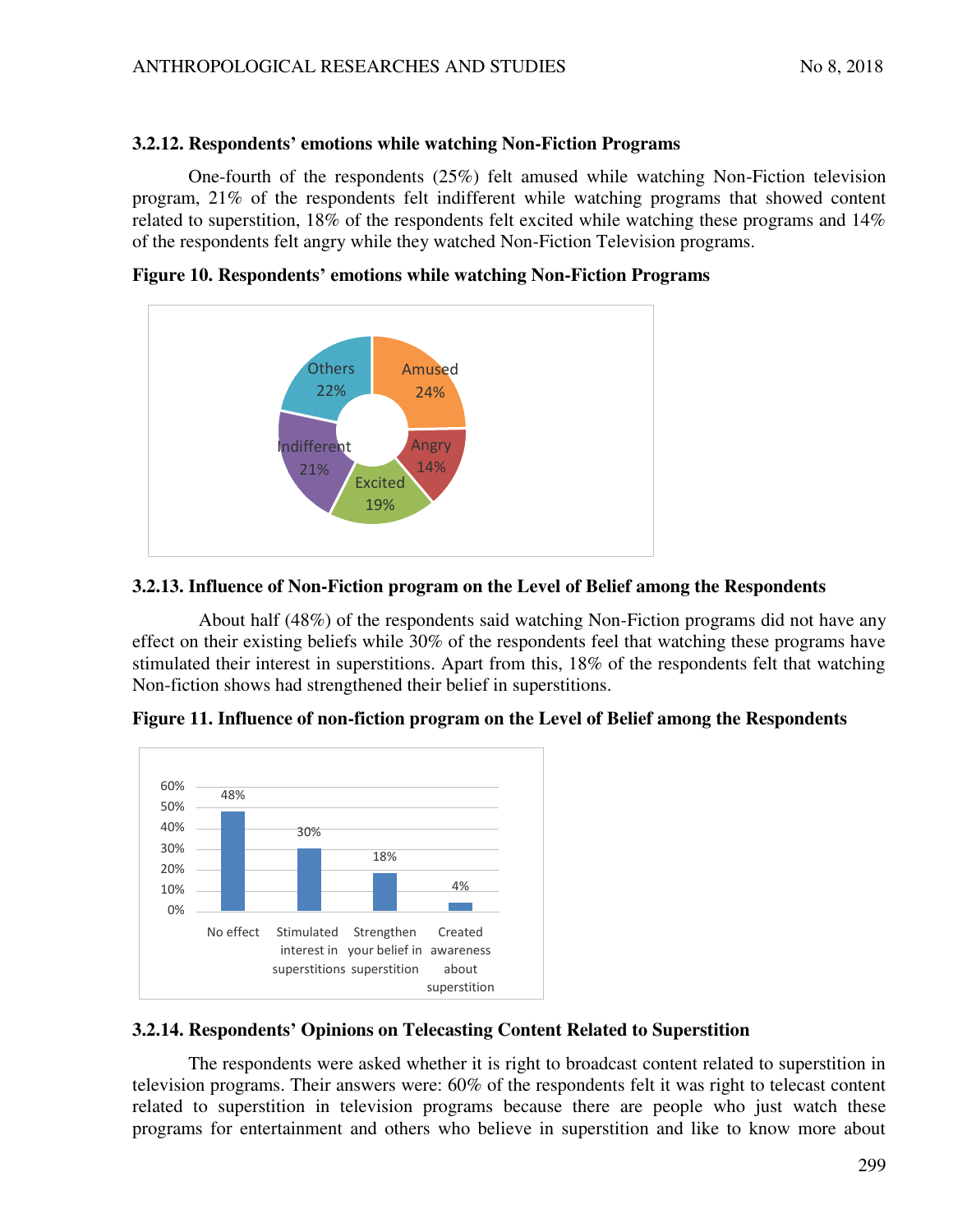them, whereas 40% of the respondents say that it is not right to telecast content related to superstitions because they don't believe in superstitions and telecasting such content can be harmful to people.

#### **4. Discussions**

Most of the superstition programs were being telecasted in the prime time especially on weekends. The majority of the content was related to religious beliefs and blind beliefs like magic healing, future prediction, and black magic. These programs gather information from practitioners or public and analyze the details and telecast them in a dramatized format. Almost 65% of the episodes used a neutral tone of narration and drew no judgment about the fact. About 50% of the respondents believed in superstitions and 50% didn't. About 34% of respondents watched Non-Fiction programs regularly. The majority (50%) of the respondent said that they came to know about superstitions from the television. About 27% of respondents had followed practices related to superstitions after watching them on television programs. A majority of 47% of the respondents believes that the stories shown in Non-Fiction programs were partially true. Among the respondents, 48% of them said that they felt no effect from watching Non-Fiction programs, while 30% of respondents felt that it stimulated their interest towards superstitions. 60% of the respondents said it is right to broadcast programs about superstition on television channels for entertainment purposes, while 40 % of respondents opposed this view and said these created bad social influence. Most respondents believed in astrology, whereas least number of respondents believed in magic healing.

#### **5. Conclusion**

From this study, it is evident that 50% of the people still believe in superstitions. Since, people believe that the majority of the stories in Non-Fiction programs are only partially true, these don't have much effect of program on them. But watching these programs have reinforced superstitious beliefs in few people and also stimulated interest towards superstitions in few others. The non-believers don't care about watching content related to superstition because it is just an entertainment to them, while the believers want these programs to broadcast such content because they are interested in it and they embrace it. Another important fact to be noted is that this study revealed that television, despite raising awareness, has enhanced superstition in the majority of people. Television channels and program producers should avoid telecasting content that would reinforce superstitious beliefs in the audience. Television programs should include, as much as possible, expert opinions about the topics - which may provide deeper understanding of the events along with scientific explanations on matter. Television programs should make some effort to clarify the tricks behind the superstitions rather than just simply stating the facts. This way, awareness can be raised in society.

#### **References**

- 1. Balderston, John L. in the play Dracula (1927), spoken by the character Von Helsing. In the script Dracula: the Vampire Play in Three Acts (Samuel French Inc., 1960), 25. Available at: [http://quotes.yourdictionary.com/author/quote/547782#oWyYiPL3gD7DJb0E.99.](http://quotes.yourdictionary.com/author/quote/547782#oWyYiPL3gD7DJb0E.99) [Accessed 27 June 2017]
- 2. Boshier, R., 1973. An Empirical Investigation of the Relationship between Conservatism and Superstition. *British Journal of Social and Clinical Psychology*, 12, pp.262-267.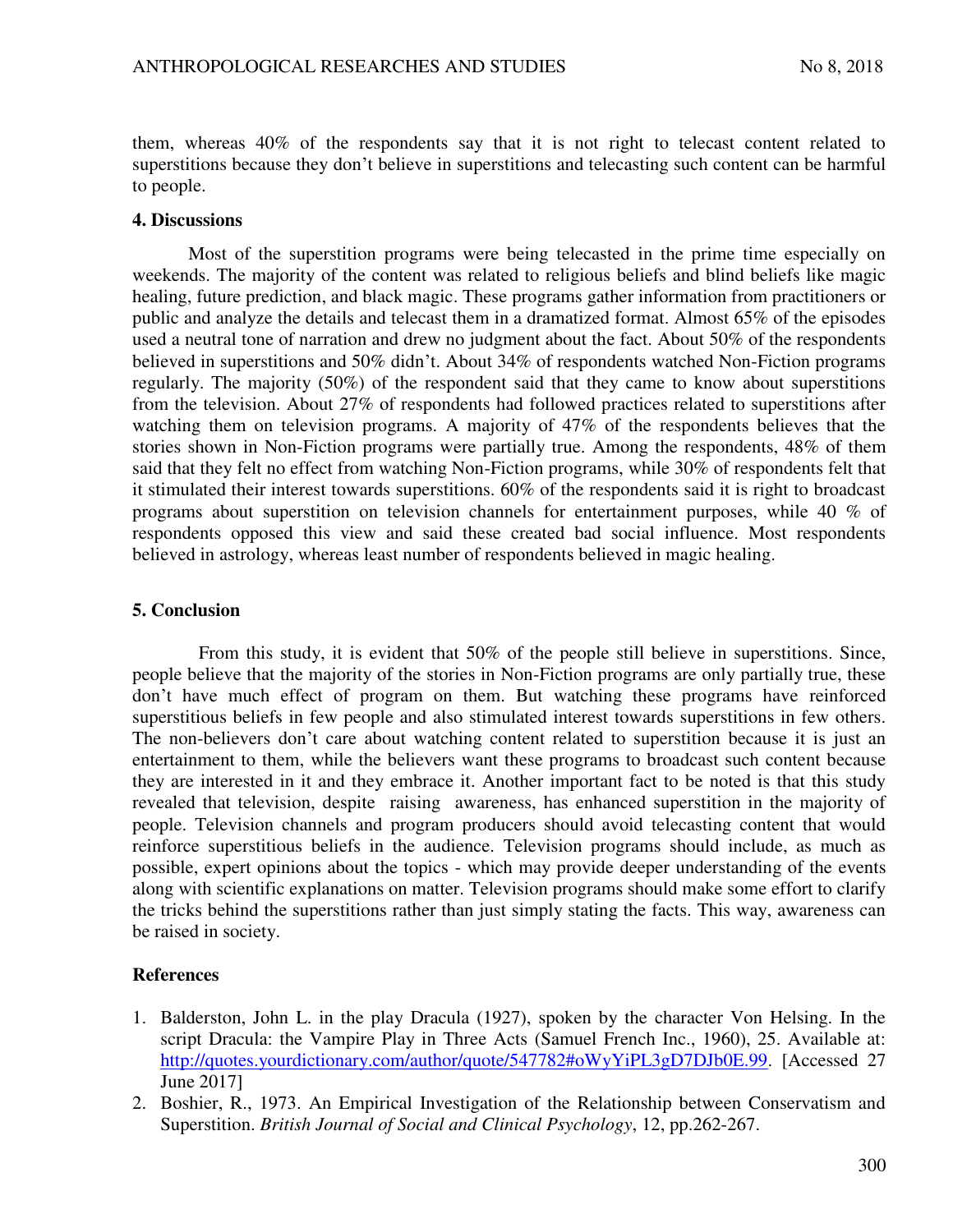- 3. Blackmore, S.J., 1994. Are women more sheepish? Gender differences in belief in the paranormal. In: *Women and parapsychology* (International conference), Dublin, 1991. New York: Parapsychology Foundation.
- 4. Cantor, J., Zillmann, D., and Bryant, J., 1994. Confronting children's fright responses to mass media. In: D. Zillmann, J. Bryant and A.C. Huston, eds. *Media, children, and the family: Social scientific, psychodynamic, and clinical perspectives*. Hillsdale, N.J: Erlbaum. pp.139-50.
- 5. Clarke, D., 1991. Belief in the paranormal: A New Zealand survey. *Journal of the Society for Psychical Research*, 57(823), pp.412-425.
- 6. Corsini, R.J., 2002. Dictionary of psychology. Philidelphia, PA: Brunner/Mazel.
- 7. Emme, E.E., 1940. Modification and origin of certain beliefs in superstition among 96 college students. *Journal of Psychology*, 10(2), pp.279-291.
- 8. Emmons, C.F. and Sobal, J., 1981. Paranormal beliefs: Testing the marginality hypothesis. *Sociological Focus*, 14(1), pp.49-56.
- 9. Feder, K.L., 1984. Irrationality and popular archaeology. *American Antiquity*, 49(3), pp.525-541.
- 10. Gerbner, G., Gross, L., Morgan, M., Signorielli, N., and Shanahan, J., 2002. Growing up with television: Cultivation processes. In: J. Bryant and D. Zillmann, eds., LEA's communication series. *Media effects: Advances in theory and research*. Mahwah, NJ, US: Lawrence Erlbaum Associates Publishers. pp.43-67.
- 11. Irwin, H.J., 1993. Belief in the Paranormal: A Review of the Empirical Literature. *Journal of the American Society for Psychical Research*, 87(1), pp.1-39.
- 12. Khantipalo, Bhikkhu, ed., 2013. *Life's Highest Blessings: The Maha Mangala Sutta*. Translation and commentary by R.L. Soni. Sri Lanka: Buddhist Publication Society.
- 13. Kurtz, P., 1985. The responsibilities of the media and paranormal claims. *Skeptical Inquirer*, 9(4), pp.357-62.
- 14. Lester, D., Thinschmidt, J.S., and Trautman, L.A., 1987. Paranormal belief and Jungian dimensions of personality. Psychological Reports, 61(1), p.182. Available at: <http://journals.sagepub.com/doi/pdf/10.2466/pr0.1987.61.1.182>[Accessed 26 June 2017]
- 15. Lippmann, W., 1922. *Public Opinion.* Ch.1.: *The world outside and the pictures in our heads.*  New York: MacMillan Co.
- 16. Lundeen, G.E. and Caldwell, O.W., 1930. A study of unfounded beliefs among school seniors and college students. *Journal of Educational Research*, 22, pp.257-273.
- 17. Maione, I., 1998. Testing Put to the Test. Skeptical Inquirer, 22(3), pp.21–22.
- 18. McGarry, J.J., and Newberry, B.H., 1981. Beliefs in paranormal phenomena and locus of control: A field study. *Journal of Personality and Social Psychology*, 41(4), 725-736.
- 19. Morris, B., 2013. *Quotes we cherish. Quotations from Fausto Cercignani*, eBook. p. 39. Available at: [http://www.lulu.com/shop/brian-morris/quotes-we-cherish-quotations-from-fausto](http://www.lulu.com/shop/brian-morris/quotes-we-cherish-quotations-from-fausto-cercignani/ebook/product-22207290.html)[cercignani/ebook/product-22207290.html](http://www.lulu.com/shop/brian-morris/quotes-we-cherish-quotations-from-fausto-cercignani/ebook/product-22207290.html) [Accessed 28 June 2017]
- 20. Ofori, P.K., Tod, D., and Lavallee, D., 2016. An exploratory investigation of superstitious behaviours, coping, control strategies, and personal control in Ghanaian and British studentathletes. *International Journal of Sport and Exercise Psychology*, pp.3-19.
- 21. Risen, J.L. and Nussbaum, D., 2013. Sense and Superstition. *New York Times*. SR 12, 4 October. Available at: <https://www.nytimes.com/2013/10/06/opinion/sunday/sense-and-superstition.html> [Accessed 26 June 2017]
- 22. Sparks, G.G., Spirek, M.M., and Hodgson, K., 1993. Individual differences in arousability: Implications for understanding immediate and lingering emotional reactions to frightening mass media. *Communication Quarterly*, 41(4), pp.465-476.